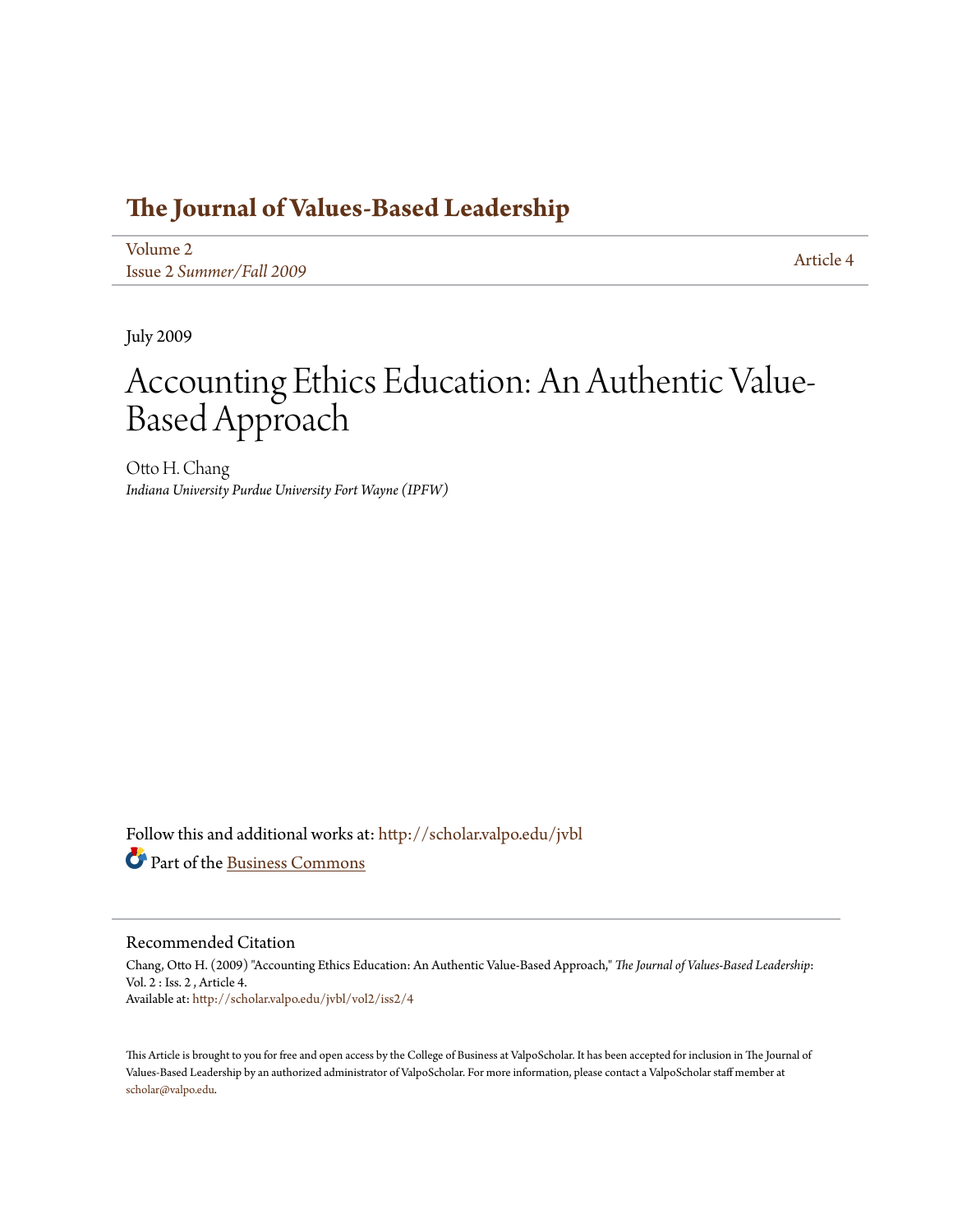

*Only when accounting educators no longer rely on the narrowly construed neo-classical economic theory as the theoretical foundation of their discipline, can we truly bring in ethics and values in accounting education. Only when the accounting reporting models measure what accrues to the society as well as to individual entities, can we cultivate our accounting students with virtues and characters. Is this something unreachable? I believe it isn't.* 

— *Dr. Otto H. Chang*

# Accounting Ethics Education: An Authentic Value-Based Approach

#### **OTTO H. CHANG, PH.D., CPA DEAN, RICHARD T. DOERMER SCHOOL OF BUSINESS AND MANAGEMENT SCIENCES INDIANA UNIVERSITY PURDUE UNIVERSITY FORT WAYNE**

## **Abstract**

This paper proposes an authentic values-based approach to ethics education in accounting. Instead of following the majority of studies in the literature which focus on an individual's ethical decision-making process and the factors that influence the decision, the author believes that it would be more effective if values-based ethical principles were integrated into the foundation of accounting theory and practice. Such an approach to accounting ethics education is argued to be a more holistic and effective way to achieve the intended goals for accounting ethics education.

## **Introduction**

Despite different definitions and meanings associated with "ethics," the word generally refers to the principles involved in the actions of people and how these actions affect both one's welfare and the welfare of others. Ethics in accounting, however, is often narrowly identified with personal integrity or professionalism. Ethics education for accountants, therefore, means teaching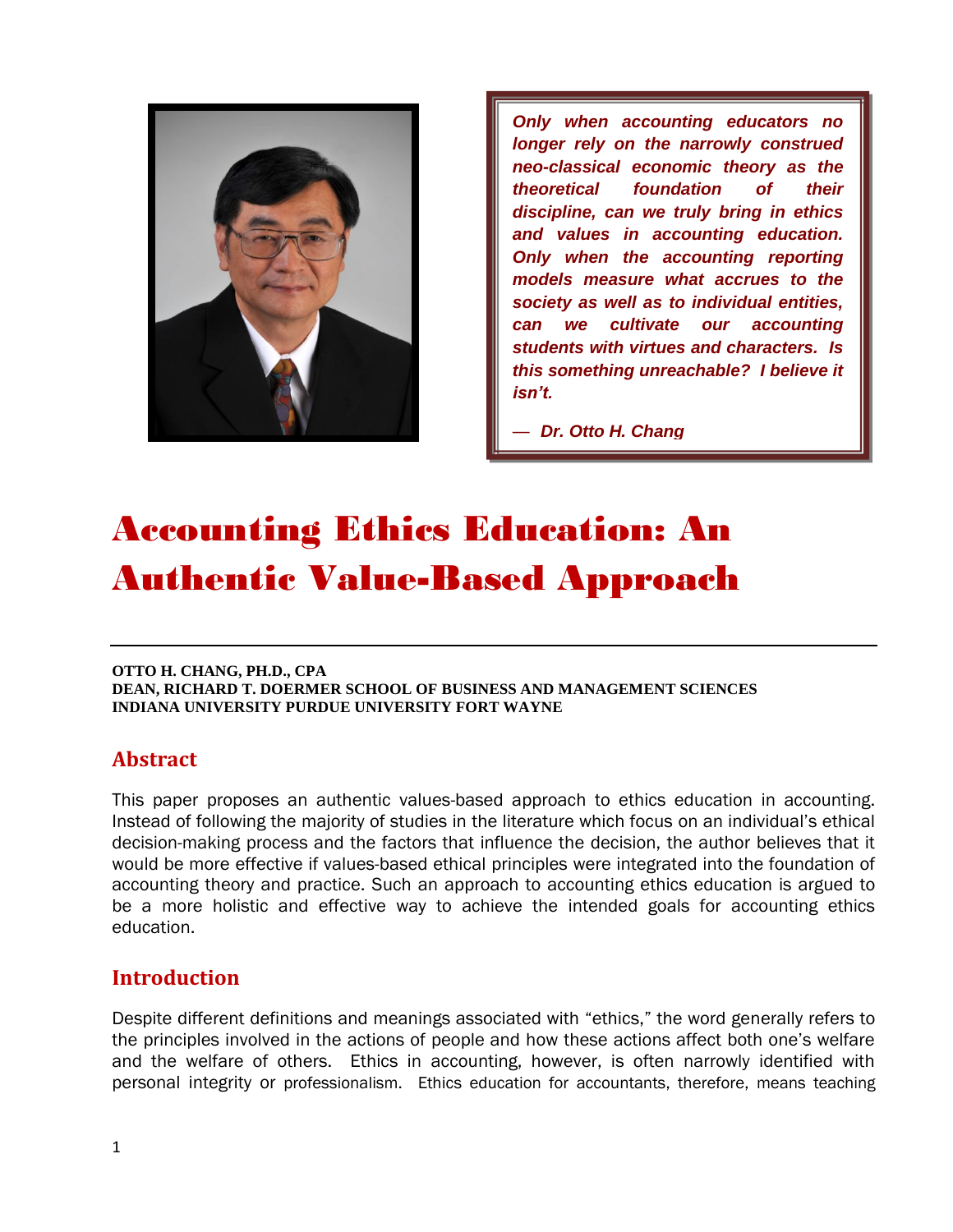students how to make the right decisions in contexts where ethical value (such as integrity or professionalism) conflicts with other payoffs (usually economic gains) (Gaa and Thorne, 2004, p.2). Much less attention was given to personal values or character traits (virtues) that help to drive the choices that accountants make in practice. Ethics research in accounting has also focused primarily on investigating an individual's ethical decision-making process and the factors that influence the development and/or resolution of this process (Rest et al., 1999).

There is a good reason why accounting ethics education has focused mainly on ethics decisions in lieu of values or virtues. In business curriculum, many business decisions are framed as economic decisions where decision-makers' utility functions or value systems are exogenously determined; thus, it is not the responsibility of business professors to discuss or teach ethics or values. Even if the opposite were considered the norm, the acquisition of value or virtues are a life-time process (some would even argue that it is a process of many lives or that it is genetically determined). How realistically then can accounting ethics education influence a university student's values system? There is no wonder that many accounting educators believe that ethics cannot be taught in a meaningful or effective manner. Some empirical evidence seems to bear out this pessimism (Peppas and Diskin, 2001).

More optimistic educators, however, believe that a person's utility function or values system is not entirely exogenous and advocate that the right thing to teach students is not the decisionmaking process which involves ethical dilemmas, but rather emphasizes the right values and virtues (Armstrong, Ketz, Owsen, 2003; Thorne, 1998; Mintz, 1995). This latter approach is admirable and worthy of support because it represents a courageous endeavor. However, under the current academic environment, a fundamental problem would prevent it from achieving its results. Unless the problem is identified and effectively addressed, the teaching of value-based accounting ethics will have the slightest chance of success.

## **The Fundamental Problem**

Mainstream accounting theory and curriculum, which derived from the neoclassical economic theory, has an inherent assumption that all decision-makers are selfish opportunists. By making this inherent assumption in all decision-making contexts, the theory actually glorifies and reinforces ego-centrism and narcissism for students who are learning to make the right decisions in various scenarios. It promotes a values system that is in direct conflict with ethical values practiced by most people in most cultures and religions. A common value shared by most people, for example, is consideration for others. Neo-classical economics, as Hahn and Hollis (1979, p. 14) emphasize, is characterized by an overriding concern with the individual conceived in isolation from the social, political, and economic institutions in which he or she exists. Shearer (2002) provides an account concerning how "others" can be commoditized into objects in a neo-classical society where there is only one subject (self) and a world of objects (others). Under such a self-centered view, each individual is properly held accountable only for the pursuit of his or her own private good. Schweiker (1993) observes that to hold economic actors accountable in exclusively self-interest terms is, however, contradictory to the moral identity that is enacted in the practice of providing an account. When somebody is required to give an account of his or her actions or behavior, the implicit assumption is that the person is responsible for someone other than him or herself, most likely, the society or the community in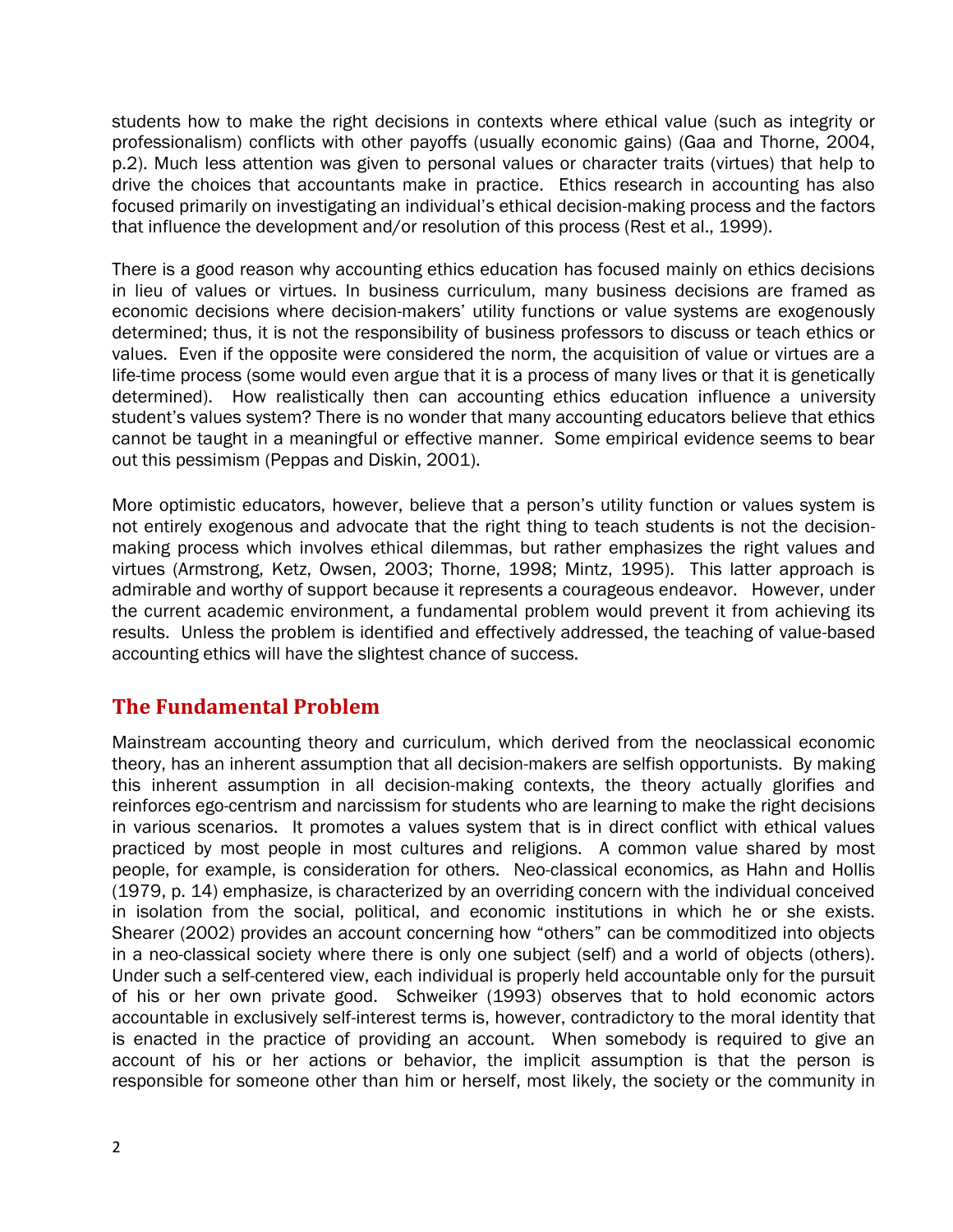which he or she lives or works. In other words, the juxtaposition of accounting and neo-classical economics is an oxymoron. Accounting or accountability, by its original intention and definition, cannot co-exist with a theory that assumes a human motif that contradicts the implied relationship describing the concept and the context of accounting. Not only in theory does the concept of accounting require a person to be accountable for other persons, in practice, accountants are expected to have a professional responsibility to many third parties. A long history of public policies and accounting regulations in this country clearly spell out this common expectation. The *Securities Act of 19331*, the *Securities Exchange Act of 19342*, and the more recent *Sarbanes-Oxley Act of 20023*, are prime examples.

Unfortunately, because of the triumph of the neo-classical economic theory in our time, our society has become dominated by individualism and commercialism. The "virtue" of self-interest is internalized in the deep consciousness or sub-consciousness of most individuals in every place and in every occupation. It permeates the fundamental culture of most economic entities as reflected in the maximization of profits for its owners or shareholders. This self-interest even enters the underlying reward and incentive structure of higher education and learning. What accounting educators teach and research, in effect, perpetrates a values system that is contradictory to the original concept of accounting. By employing the neo-classical economics theory as the theoretical foundation of accounting, we implicitly accept its self-interest assumption as our censored value. We spend most of our time teaching our students that it is acceptable to make decisions solely from a self-centered economic point of view; that it is appropriate to measure profits purely from the self-interest perspectives of the owner; and that it is permissible to disregard all other social benefits and/or social costs in accounting and other management decisions. After accounting students followed these instructions to their hearts and souls and created big scandals in the media, we suddenly realized that something is wrong. We tried to remedy this problem by allocating maybe ten percent of class time teaching them that there is such a thing as business ethics or accounting ethics; that there are standards of conduct or ethical codes; and that there is something called professional responsibility or social responsibility. The remaining ninety percent of the class time is still spent on accounting or business decision models that are based on the neo-classical economic theory and assumptions. This approach is not only ineffective, it is psychopathic or psychoneurotic.

## **The Alternative: An Authentic Values-Based Approach**

If we really care about ethics and believe that ethical education should be an integral part of accounting education, there is a better alternative. Instead of teaching ethics as an add-on to a fundamentally ethics-stripped discourse of accountability, let us make it authentic by making ethics the foundation of accountability. Let us make individuals as well as other economic entities responsible for not only themselves but also for others and the Earth's environment. Let us not make profit maximization the only goal of economic entities. Let us measure profit from

 $\overline{\phantom{a}}$ 

<sup>1</sup> *Securities Act of 1933*, (May 27, 1933, Ch. 38, Title I, Sec. 1, 48 Stat. 74)

<sup>2</sup> *Securities Exchange Act of 1934,* (June 6, 1934, Ch. 404, Title I, Sec. 1, 48 Stat. 881)

<sup>3</sup>  *Sarbanes-Oxley Act Of 2002* also referred to as *The Public Company Accounting Reform and Corporate* 

*Responsibility Act*, (January 5, 2009, 15 U.S.C. Chapter 98)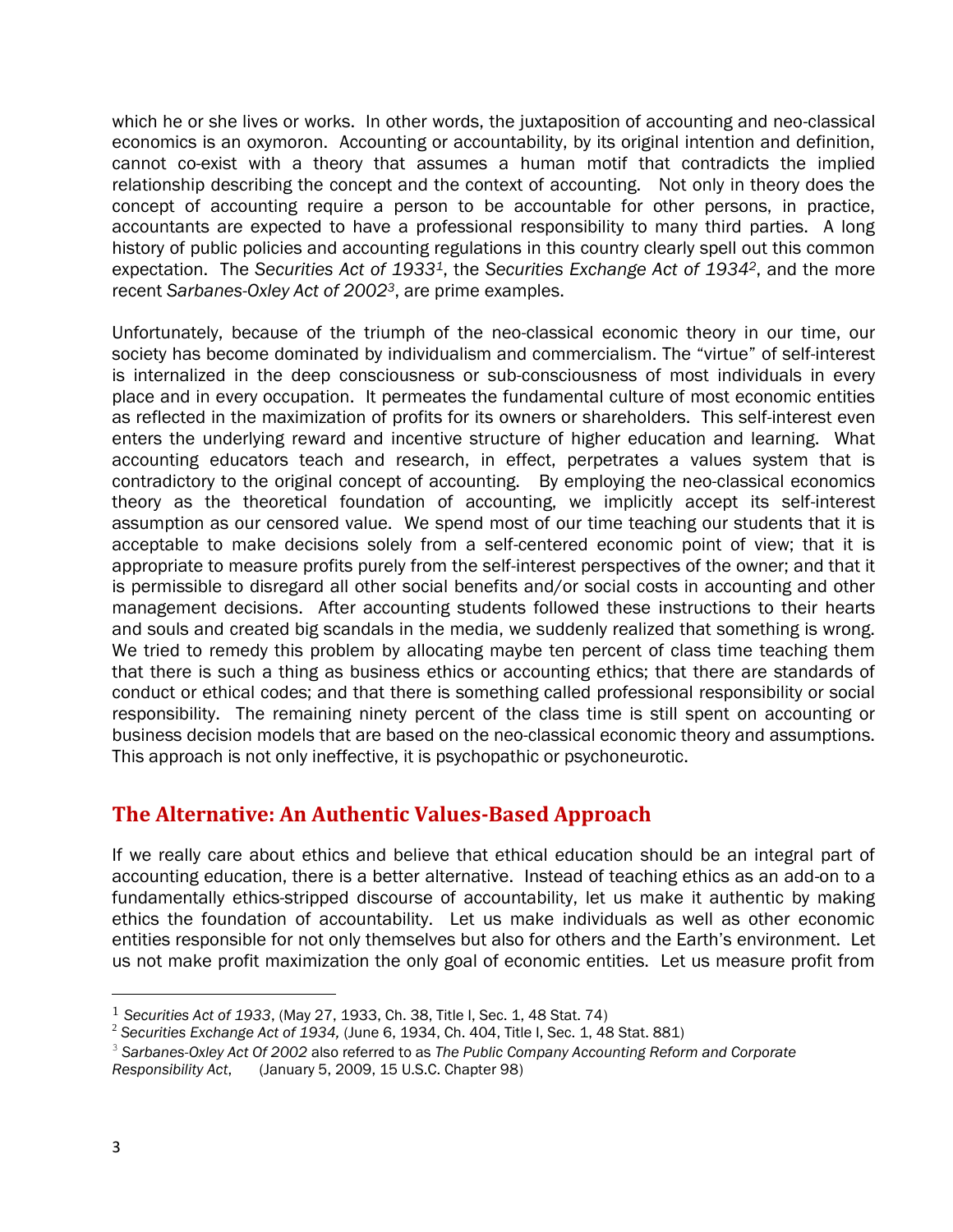the perspective of private interest as well as public interest. Let us evaluate economic entities not only on measurable financial gains but also on qualitative contributions to other social goals. Let us develop normative economic theories based on the balanced principle of self-interest as well as public interest. Let us make ethics and virtues inherent and pervasive in every step of economic and accounting activities.

The alternative proposed above is not an easy route. What is required is an overhaul of the fundamental concept of accountability and the underlying economic theories. For too long, accountants and economists are too complacent with the tractability and workability of the neoclassical economic theory, and have ignored the dysfunctional consequences of overapplying the theory to economic problems, in particular, its unintended detrimental effect to ethics and morality in our society. Developing a new concept of accountability and new economic theory congruent with universally-accepted ethic values definitely is not an easy task. In fact, it is a very risky business. It requires researchers to move away from research agendas that will give them immediate recognition and the accompanying monetary rewards and to enter an area that is considered less scientific, less scholastic, and definitely less fruitful based on the payoffs. There will be more effort and less payback. But if there is a breakthrough, the social benefits are enormous. We will have a society and economy that is truly operated on ethical principles. This is a real ethical dilemma faced by accounting or economics researchers. To many of them who are well-trained and versed in the neo-classical economic theory, the answer to this dilemma is obvious: continue the status quo. But what did we accomplish by perpetrating of the same old story of self-interest as the savior to the world? Don't we have enough? If we truly think ethics is indispensible for the function of a healthy and productive society, it worth a try that we search for an authentic approach of integrating ethics into accounting curriculum and accounting education.

If we attempt to trace the origin of modern economic science, most people would agree it has to be the *An Inquiry into the Nature and Causes of the Wealth of Nations* authored by Adam Smith, in particular, his description of self-interested individuals who were better off after trading their labors and products in a free market. The unintended higher social benefit was obtained as if there were an invisible hand to make it happen. Although Smith mentioned the phrase "invisible hand" only once in Chapter Two of the Fourth Book, over the years, the phrase was interpreted out of context and very often considered as the main hypothesis of Adam Smith's economic thought. It is very important to note that Smith never advocated a social policy that people should act in their own self-interest. He was merely describing an observed reality that people do act in their own interest. Moreover, Smith was not claiming that all self-interest behaviors are beneficial to the society. He did not argue that self-interest is always good; he only pointed out that self-interest is not necessarily bad.

In fact, if we follow carefully how Smith developed his thoughts over his life, a very different interpretation of Smith's theory would emerge. Before the *Wealth of Nations*, Smith wrote another two books: *The Theory of Moral Sentiments* and *Lectures on Jurisprudence*. If we consider the three books in a unified manner, it is very difficult to believe that Adam Smith was a radical individualist who argued that government should play no role in economic affairs, and that the market is autonomous and self-regulating. A more appropriate reading of Smith is: human beings are not motivated only by self-interest, nor is the market an autonomous regulator. An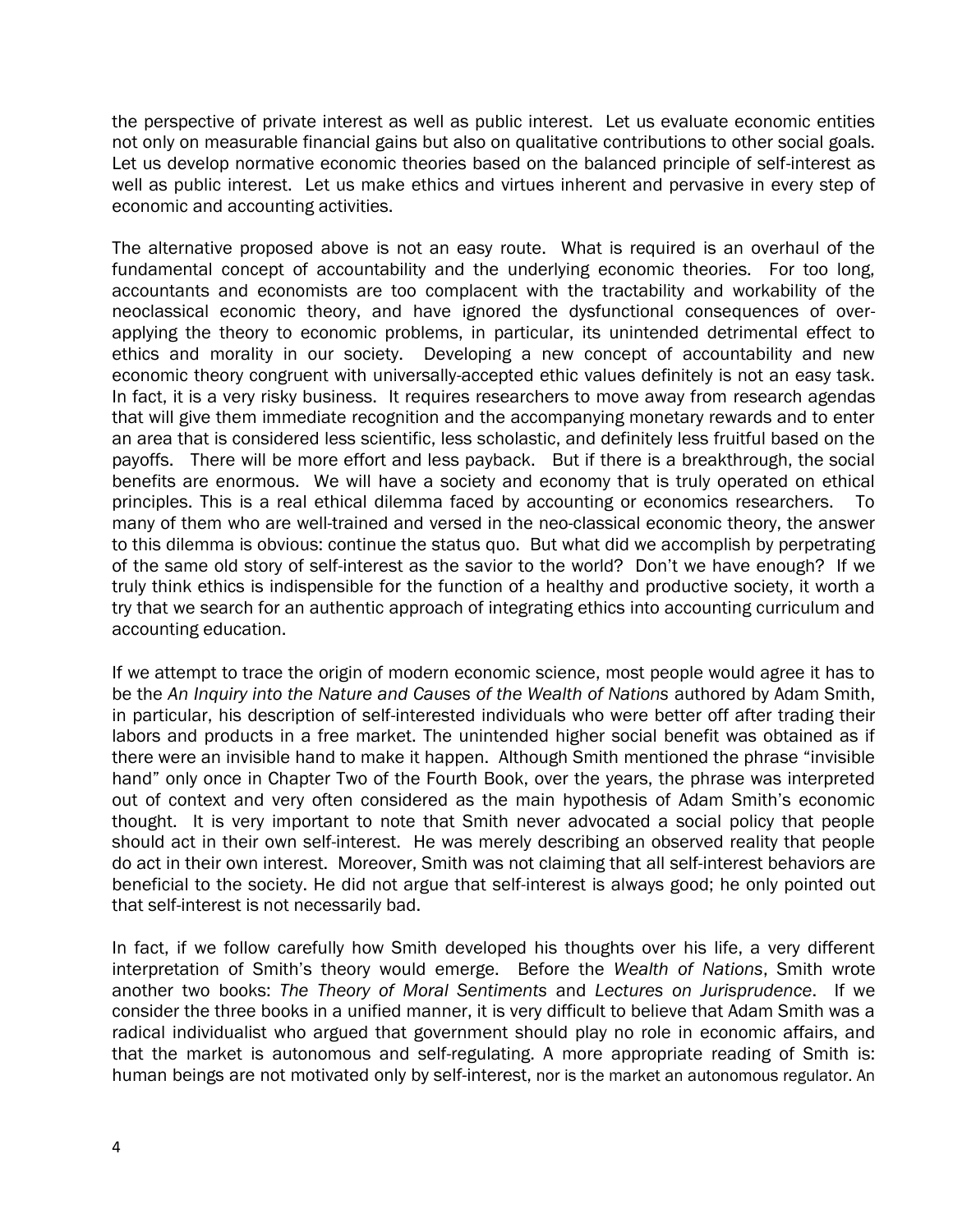economy only functions well when its participants act with prudence, when there is proper coordination of competitive activities, and when competition is balanced by social justice. Werhane (1991) argues that it is justice, not self-interest or benevolence, that is the most fundamental virtue to Smith, and that a system of natural jurisprudence is necessary for a viable political economy.

> *An economy only functions well when its participants act with prudence, when there is proper coordination of competitive activities, and when competition is balanced by social justice.*

Alvey (1999) traced the historical evolution of economics science and found that it had been a moral science until the last century. He described early economic thoughts before Smith and economic theories developed after Smith. Even though there were various emphases by different economists before the last century, most of them started their theories from the philosophy of moral science. During the last century, economic science took a sharp turn in its approach. In response to the pressure and the desire to make economics a "hard" science such as physics, economists gradually adopted a reductionist approach by assuming that everyone is only motivated by economic self-interest and nothing else. Such a simplistic assumption of human nature successfully removes all the discussion on morality from economics. Economics became an amoral science. Even worse is the long-term effect of the self-interest assumption on human behavior. Several studies have documented that the self-interest assumption in economic theories actually promotes unethical behavior among those who immerge themselves in the study of economics or business. When self-interest is perceived as the norm, people will behave in a self-interested manner and expect others to do the same (Cohen and Holder-Webb, 2006). Empirical evidence shows that students trained in economics exhibited more selfinterested behavior and less interest in the public good than students in other disciplines or than themselves before the training (Ferarro et al., 2005; Frank et al., 1993). The prevalence of neoclassical economic theories in the mainstream economics textbooks has contributed to shape a self-interested behavioral norm among businessmen and self-centered consumerism among consumers around the whole world.

In the last three decades, some economists have attempted to restore ethics or morality in their enquiries. Margolis (1982) investigated both self-interested and group-interested behaviors and considered them as distinct and competing sphere of behavior. Allocation criteria that maximize the private interest sphere may not necessarily maximize the group-interest sphere. Hirschman (1992) provided some persuasive arguments against a free economy based on economic selfinterest. Buarque (1993) discussed the impasse of market mechanism, the disorder of progress and the role of ethics in the economic life. Stackhouse et al. (1995) provide great discussion on the issue of faith, how it has shaped economic life, and how it can continue to do so globally. It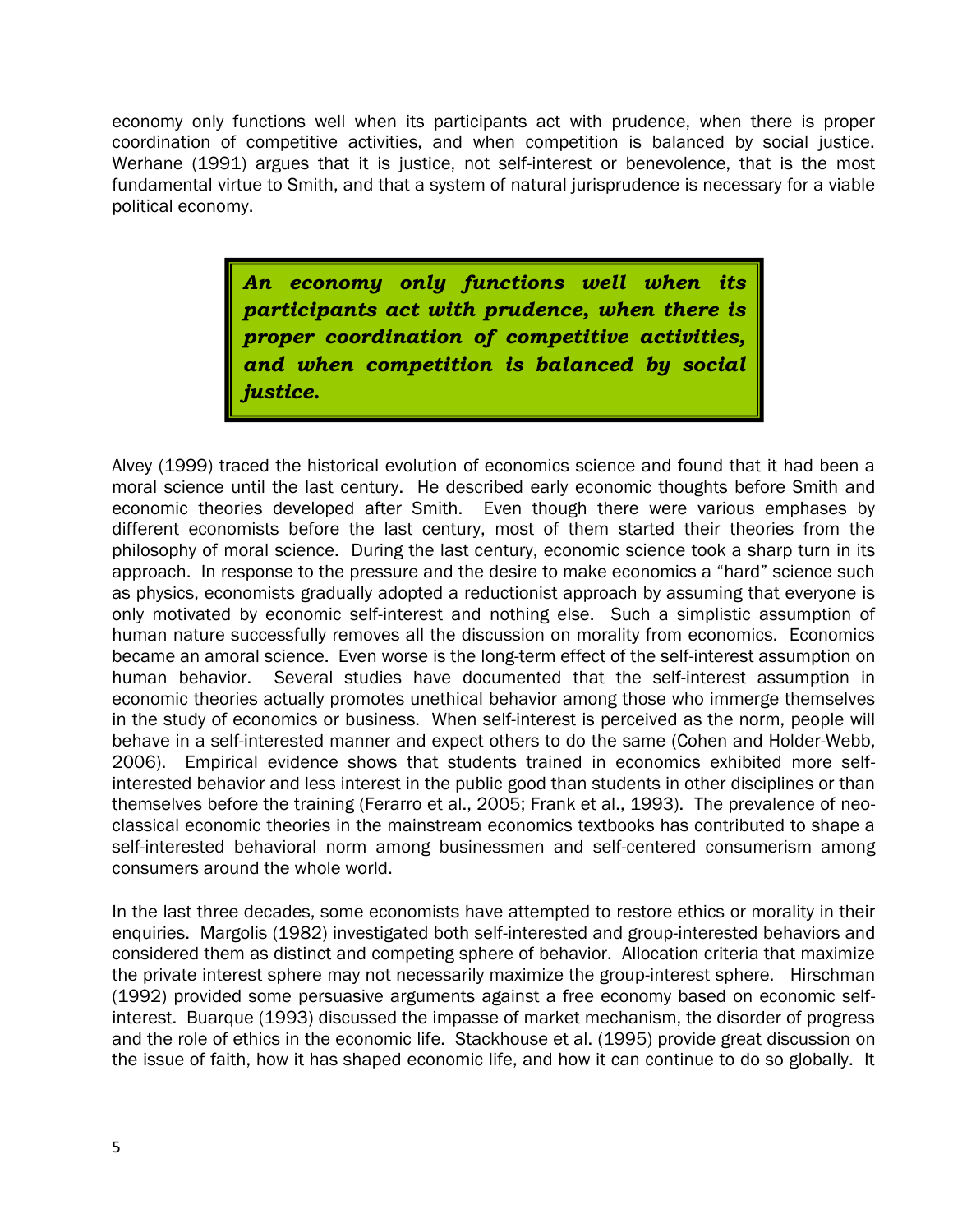also contains a very complete anthology of classical and contemporary resources for ethics in economic life.

In accounting, a considerable and diverse body of literature also explored the broader concept of accountability proper to economic entities. This literature include studies addressing the theoretical or political determinants of the moral obligation of business (Gray et al., 1997; Lehman, 1999), the feasibility and desirability of environmental accounting (Cooper, 1992; Lehman, 1995), the potential for an "emancipatory" accounting (Gallhofer and Haslam, 1996, 1997), and the development and implementation of social accounting and auditing practice (Gray et al., 1997; Woodward et al., 2005). In different ways, all these studies attempt to illustrate the ethical and social responsibility of economic entities, holding them responsible to the community of others.

If accounting educators are serious about teaching virtues or value-based ethics to accounting students, they should first reduce their reliance on narrowly-defined "anti-ethics" economic theories. For example, accountability or profitability as currently defined in accounting totally ignores social benefits and social costs. Revenues and expenses in accounting is strictly defined as private benefits and private costs accrued to an economic entity. Any incidental benefits or costs to other parties are ignored or assumed to be non-existing. This approach definitely makes the accountant's job much easier and manageable. However, it severely distorts the true benefits and costs of business transactions executed by individuals and firms. If accountants are serious about ethics and social responsibility, shouldn't they create measurements that truly reflect the impact of business activities on society as a whole? Shouldn't they devise measurements that reflect not only the economic impacts, but also the social, cultural, and environmental impact? Shouldn't they include social benefits and social costs when they prepare financial statements and when they analyze investment return? Shouldn't our students deserve to be trained in analytical models that based on ethical and social responsibility? Shouldn't our students be fully immerged in accounting theories and practices that consider others' interests as well as self interest?

Only when accounting educators no longer rely on the narrowly construed neo-classical economic theory as the theoretical foundation of their discipline, can we truly bring in ethics and values in accounting education. Only when the accounting reporting models measure what accrues to the society as well as to individual entities, can we cultivate our accounting students with virtues and characters. Is this something unreachable? I believe it isn't. The recent development of Global Reporting Initiative (GRI) in 1997 is an indication of the strong potential of this authentic approach to value-based accounting ethics education. Formed by the Coalition for Environmentally Responsible Economies (CERES) and the United Nation Environment Programme (UNEP), GRI developed a framework and reporting guidelines for businesses to report the economic, environmental, and social impacts of their operations. In its most recent G3 version, a total of 79 indicators are suggested for businesses to use in reporting their benefits and costs to the society. In 1999, UN Secretary-General Kofi Annan announced the UN Global Compact Initiative to encourage the businesses worldwide to adopt policies on sustainability and social impacts. The Compact listed ten principles related to human rights, labor rights, environmental protection, and transparency. Similar efforts to improve corporate social responsibility include AccountAbility AA1000 standard, Social Accountability International's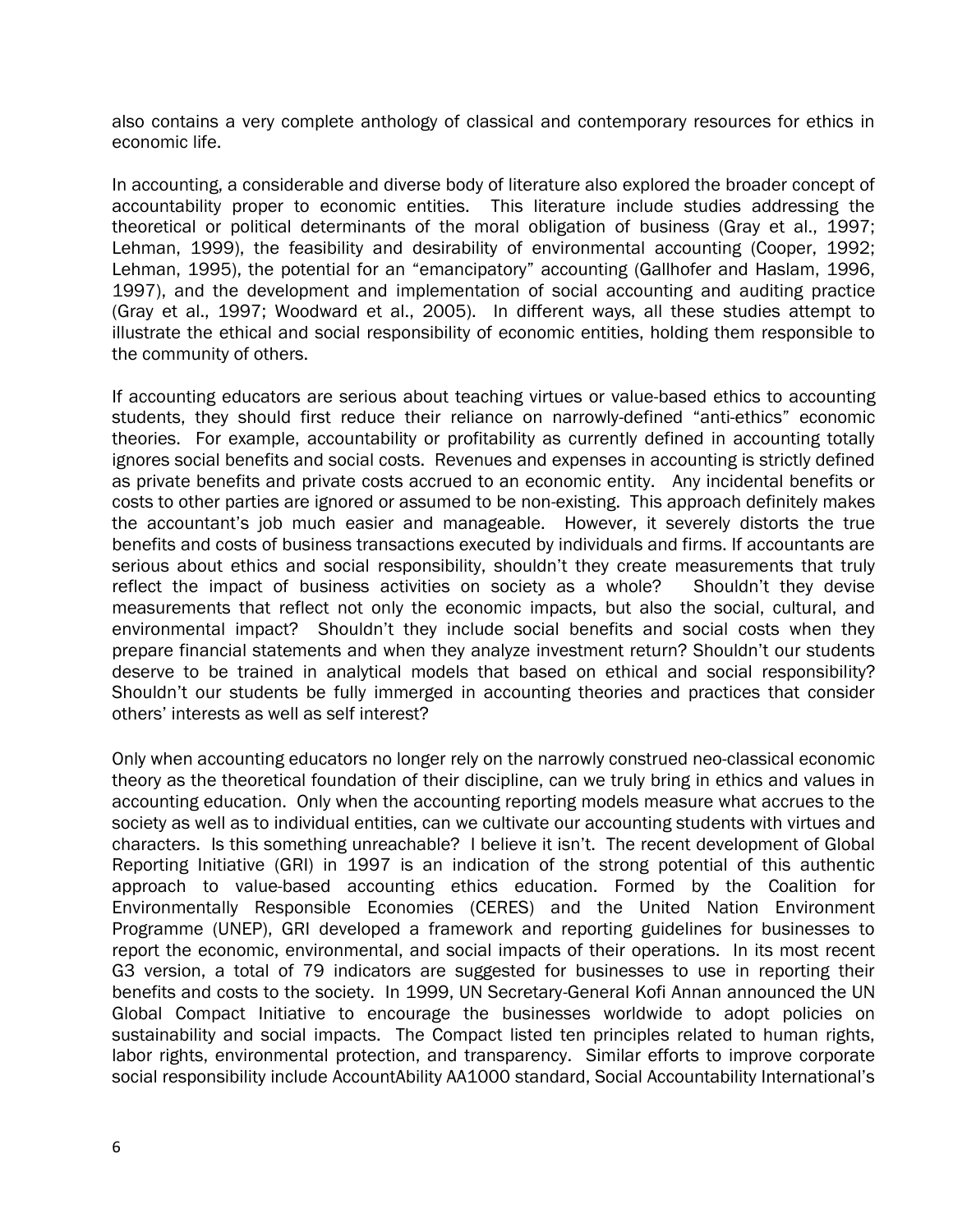SA8000 standard, and the ISO 14000 environmental management standard. (Chen and Bouvain, 2009). Although more and more businesses are reporting on their social and environmental impacts (Sethi, 2003), and the quality of these voluntary reporting are improving, more widespread and further improvement of quality is questionable in the absence of legislation and other forms of direct encouragement (Milne and Gray, 2008). If accounting educators are serious in promoting ethics and social responsibility, a better use of their time should be devoted to refine the conceptual framework and guidelines of GRI and to advocate for the establishment of mandatory international assurance standards in sustainable reporting. A good example of such efforts is illustrated by McElroy et.al. (2009). They suggested that sustainability is best understood in terms of the impact an organization can have on the carrying capacity of non-financial capital, or what the sociologists call "anthro-capital." They designed a quantitative, quotients-based method for measuring and reporting on the social sustainability of an organization — a process they refer to as the social footprint method. If more implementable methods and reporting standards can be developed and discussed in the accounting curriculum and classrooms, accounting students will naturally integrate ethics and social responsibility seamlessly into their professional studies and careers. They do not even need any ethics course to teach them ethics and virtues. They will automatically acquire the highest ethical and professional standards in pursuit of their degree programs.

#### **Advantages of the Authentic Values-Based Approach**

Very recently, there is a call in higher education to eliminate the artificial separation between liberal arts education and professional education (AACU, 2002; Lemann 2004, Katz, 2005). The background and the reason for this movement come from the excessive specialization or departmentalization of knowledge in modern society. As a consequence, our knowledge is too fragmented to offer any real help when dealing with the complexity of human problems. The separation of ethics from neo-classical economic theory is a typical example. For the purpose of

**Ethics education is inherently included in accounting or economic education. Virtues or values are automatically instilled in the students' hearts and minds. Education is not only the preparation for a job or a profession, but the cultivation of a whole person in a civil society. Human knowledge is no longer disconnected and dysfunctional, but holistic and synergetic. The task is big, but the payoff is also gigantic.** 

becoming a more rigorous "science," economists made a reductionist choice to exclude ethics or social responsibility from its theoretical foundation. Homo sapiens are reduced to Homo economicus. All human experiences are perceived from an economic perspective. Later, when the economic model and theory were found to be inadequate to deal with the whole spectrum of human problems, economists made a patch to their theory by subjugating ethical decision to the framework of economic decision (Stigler, 1981) or by arguing that under perfect market conditions, self-interest is consistent with public-interest (Friedman, 1970; Benston, 1982). There was little attempt to revisit the foundation of economics so that ethics and values are integrated into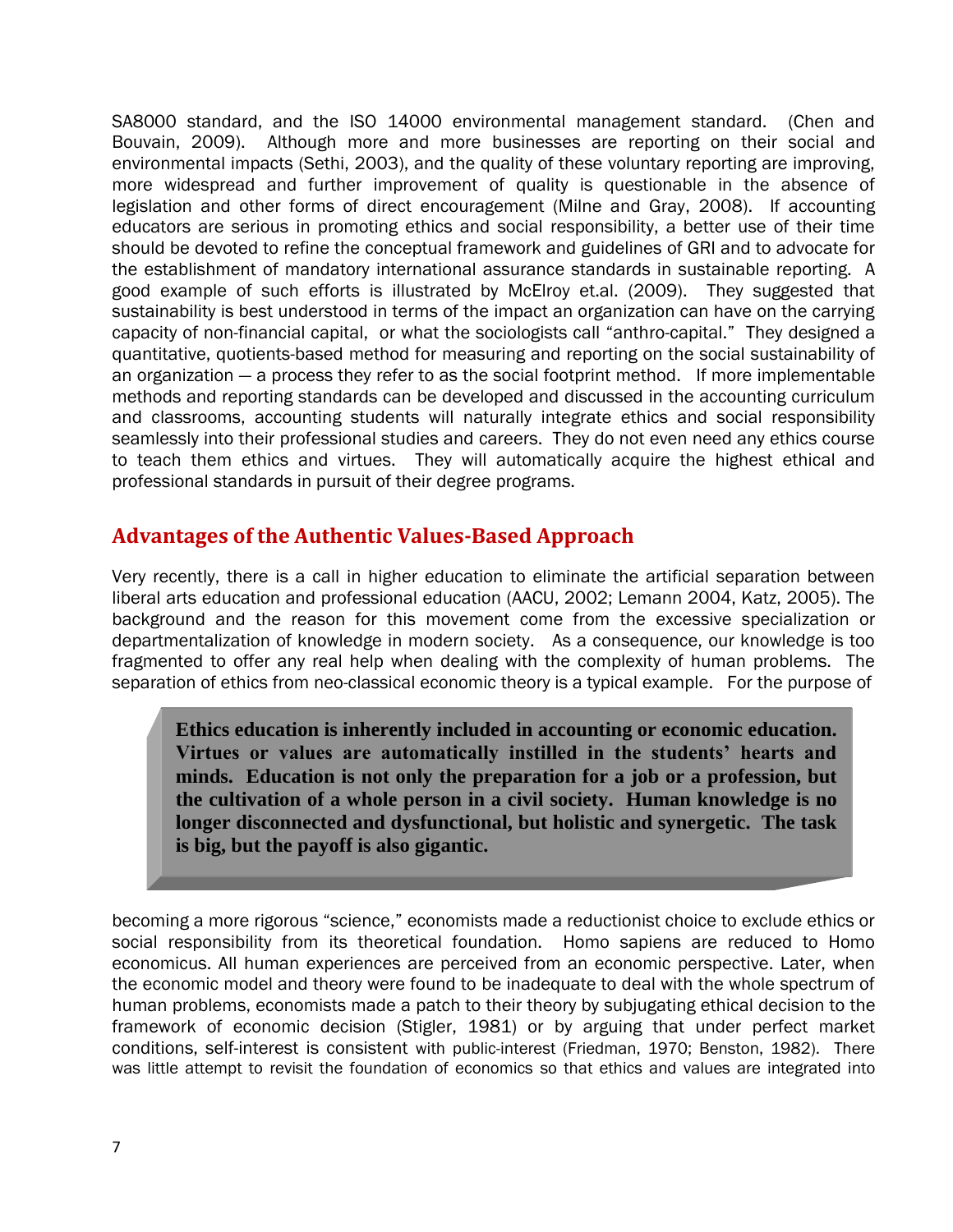economic analysis. This reductionist approach to human economic problems, of course, is a grave offense to the liberal arts side of the academy. Philosophers and artists cannot believe any intelligent man would take such an absolute simple view of human race. They are dismayed because their subject of investigation is considered to be so insignificant and irrelevant. The wall of separation is so high that a university actually becomes a multi-versity. The biggest loser, of course, is our students who represent our future and our hope.

The proposed approach will avoid the dichotomy between science and values, or between selfinterest and public interest. It provides an authentic and integral approach to teach ethics in business or accounting curriculum. By restoring ethics and social responsibility to become the foundation of modern economic and accounting theories, a true integration of liberal education and professional education occurs. Ethics education is inherently included in accounting or economic education. Virtues or values are automatically instilled in the students' hearts and minds. Education is not only the preparation for a job or a profession, but the cultivation of a whole person in a civil society. Human knowledge is no longer disconnected and dysfunctional, but holistic and synergetic. The task is big, but the payoff is also gigantic.

#### **References**

AAC&U (Association of American Colleges and Universities) 2002. *Greater expectation: a new vision for learning as a nation goes to college*. <http://www.greaterexpectations.org/>

Amstrong, M.B., J.E. Ketz, and D. Owsen 2003. Ethics education in accounting moving toward ethical motivation and ethical behavior. *Journal of Accounting Education* 21 (1):1-16.

Benston, G.J. 1982. Accounting and corporate accountability. *Accounting, Organizations and Society*  7(2):87-105.

Buarque, C. 1993. *The end of economics? Ethics and the disorder of progress*. London: Zed Books.

Chen, S., and P. Bouvain 2009. Is corporate responsibility converging? A comparison of corporate responsibility reporting in the USA, UK, Australia, and Germany. *Journal of Business Ethics* 87: 299–317.

Cooper, C. 1992. The non and nom of accounting for (m)other nature. *Accounting, Auditing and Accountability Journal* 5(3): 16-39.

Cohen, J. R., and L. Holder-Webb 2006. Rethinking the influences of agency theory in the accounting academy. *Issues in Accounting Education* 21 (1): 17-29

Ferraro, F., J. Pfeffer, and R. I., Sutton 2005. Economics language and assumptions: How theories can become self-fulfilling. *Academyo f Management Review* 30 (1): 8-24.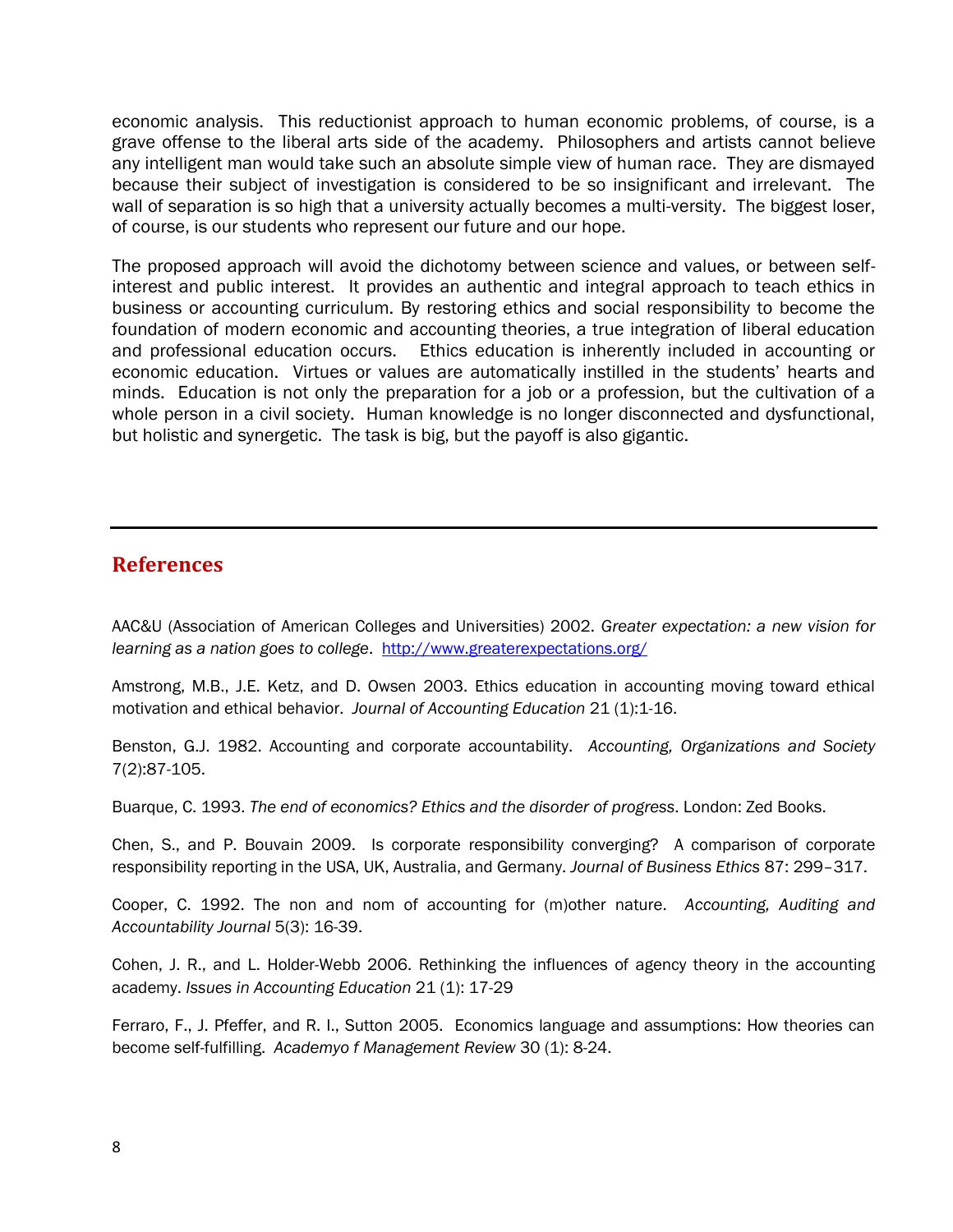Frank, R. H., T. D. Giovich, and D. T. Regan 1993. Does studying economics inhibit cooperation? *Journal of Economic Perspectives* (Spring): 159-171

Friedman, M. 1970. The social responsibility of business is to increase its profits. *The New York Times Magazines* 13 (September): 32-33, 122-124.

Gaa, James C., and Linda Thorne. 2004. An introduction to the special issues of professionalism and ethics in accounting education. *Issues in Accounting Education* 19:1-6.

Gallhofer, S. and J. Haslam 1996. Accounting/art and the emancipatory project: some reflections. *Accounting, Auditing and Accountability Journal* 9(5): 23-44.

Gallhofer, S. and J. Haslam 1997. Beyond accounting: the possibilities of accounting and 'critical' accounting research. *Critical Perspectives on Accounting* 8(1/2): 71-95.

Gray, R., Dey, C., Owen, D., Evans, R., and S. Zadek 1997. Struggling with the praxis of social accounting: stakeholders, accountability, audits, and procedures. *Accounting, Auditing, and Accountability Journal* 10(3): 325-364.

Hahn, F., and M. Hollis 1979. *Philosophy and economic theory*. Oxford: Oxford University Press.

Hirschman, A. 1992. *Rival views of market society*. Cambridge: Harvard University Press.

Katz, S. 2005. Liberal education on the ropes. *The Chronicle Review* 51 (30): B6.

Lehman, G. 1995. A legitimate concern for environmental accounting and auditing. *Perspectives on Accounting* 6(5): 393-412.

Lehman, G. 1999. Disclosing new world: a role for social and environmental accounting and auditing. *Accounting, Organization, and Society* 24(3): 217-242.

Lemann, N. 2004. Liberal Education and Professionals. *Liberal Education* 90(2): 12-17.

*Manetti, G., and L. Becatti.* Assurance services for sustainability reports: standards and empirical evidence. *Journal of Business Ethics* 87: 289-298.

Margolis, H. 1982. *Selfishness, altruism and rationality: a theory of social choice*. Cambridge: Cambridge University Press.

Milne, M., and R. Gray 2008. International trends in corporate ‗sustainability' reporting. *Chartered Accountants Journal of New Zealand* 87 (11): 60-71.

Mintz, S.M. 1995. Virtue ethics and accounting education. *Issues in Accounting Education* (Fall): 247- 267.

Peppas, S.C., and B.A. Diskin. College courses in ethics: do they really make a difference? *The International Journal of Educational Management* 15(6/7): 347-354.